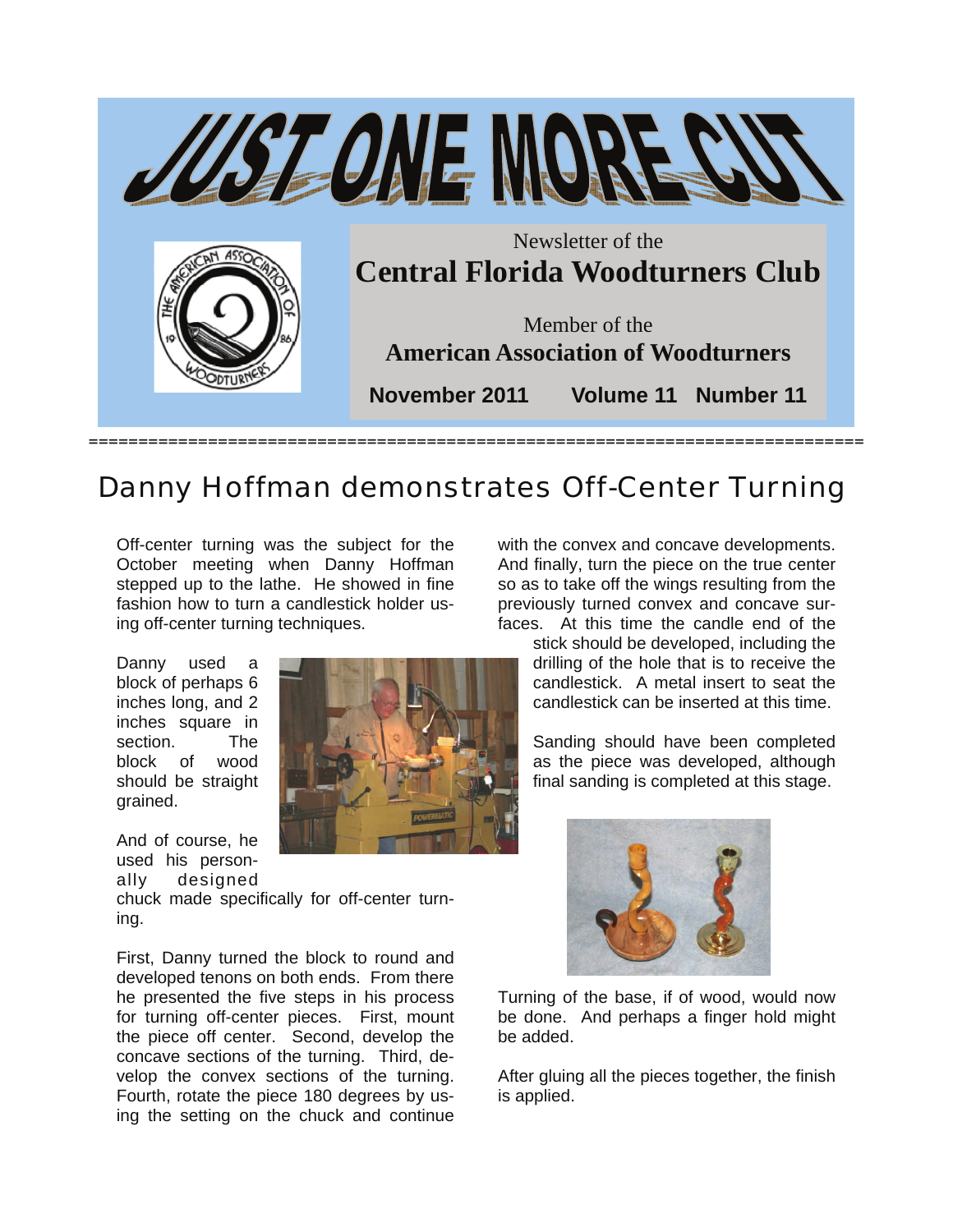## Show & Tell - October 2011



**Bill Smith -**  Christmas Tree ornaments made from cypress and finished with lacquer.



**Bill Smith -**  Bowl made from oak and finished with lacquer.

**Bill Smith -**  Hollow form with finial. Made from hickory and blackened cypress, and finished with lacquer.



**Bill Smith -**  Candy Dish made from chinaberry and cypress. Finished with lacquer.





**Bill Smith -**  Baby photo bowl made from hickory. Finished with lacquer.



Photo of baby in bowl.